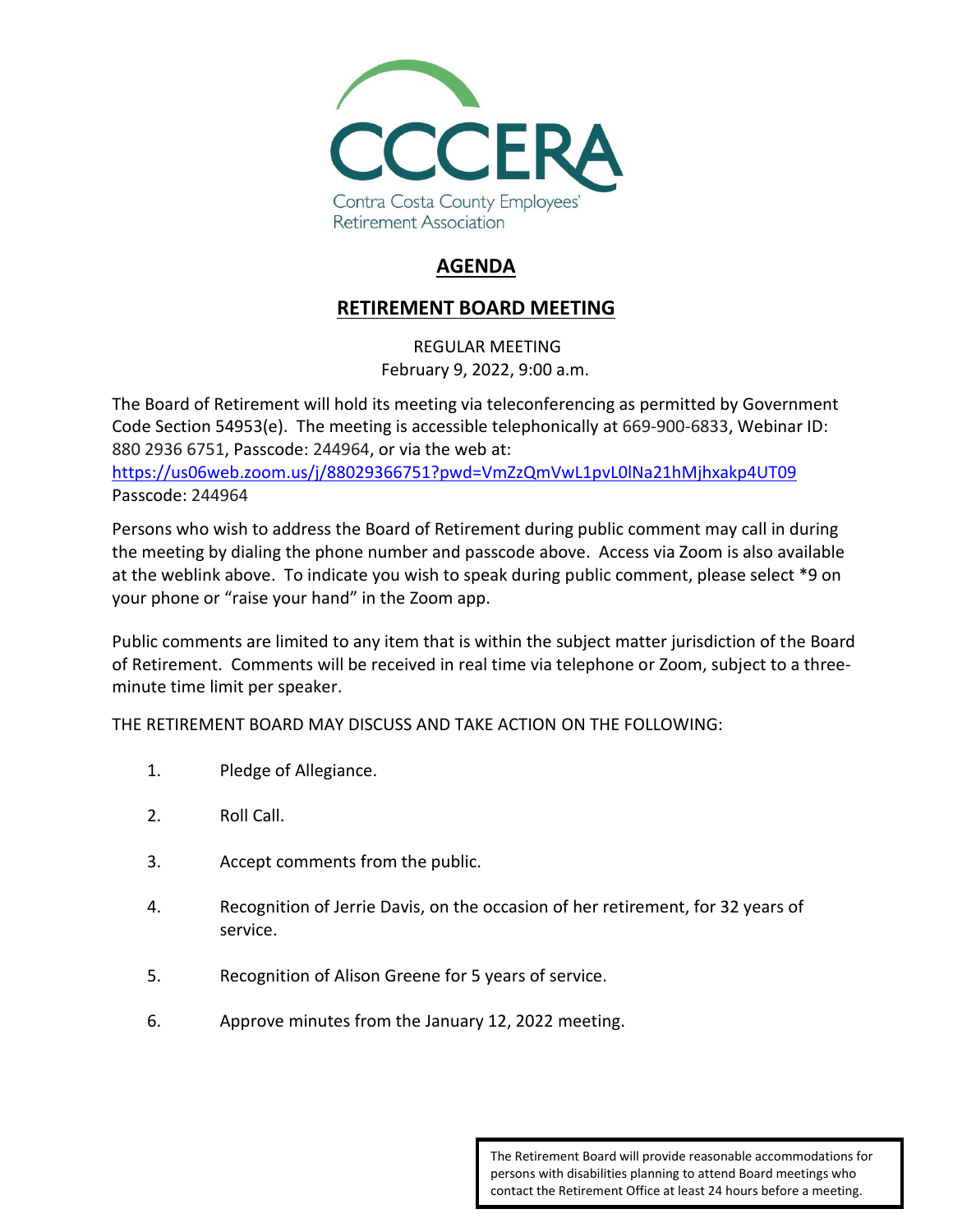- 7. Approve the following routine items:
	- a. Certifications of membership.
	- b. Service and disability allowances.
	- c. Death benefits.
	- d. Investment liquidity report.
- 8. Accept the following routine items:
	- a. Disability applications and authorize subpoenas as required.
	- b. Travel report.
	- c. Investment asset allocation report.

#### *CLOSED SESSION*

9. The Board will go into closed session pursuant to Govt. Code Section 54957 to consider recommendations from the medical advisor and/or staff regarding the following disability retirement applications:

| Member             | Type Sought       | Recommendation           |
|--------------------|-------------------|--------------------------|
| a. Emily Amott     | Service Connected | Service Connected        |
| b. Nathan Behrmann | Service Connected | <b>Service Connected</b> |
| c. Kevin Brashem   | Service Connected | Service Connected        |

10. CONFERENCE WITH LABOR NEGOTIATORS (Government Code Section 54957.6)

> Agency designated representative: Gail Strohl, Chief Executive Officer

Unrepresented Employees: All CCCERA unrepresented positions

#### *OPEN SESSION*

.

- 11. Consider and take possible action to update CCCERA's Conflict of Interest Code.
- 12. Consider and take possible action to amend the Review of Contracts policy.
- 13. Consider and take possible action to authorize the Board to conduct teleconference meetings under Government Code section 54953 (e) and to make related findings.
- 14. Consider authorizing the attendance of Board:
	- a. Pension Bridge Annual Conference, April 18-20, 2022, San Francisco, CA.
	- b. Siguler Guff & Company's 2022 Annual Conference, April 27-28, 2022, New York, NY and Virtual.

The Retirement Board will provide reasonable accommodations for persons with disabilities planning to attend Board meetings who contact the Retirement Office at least 24 hours before a meeting.